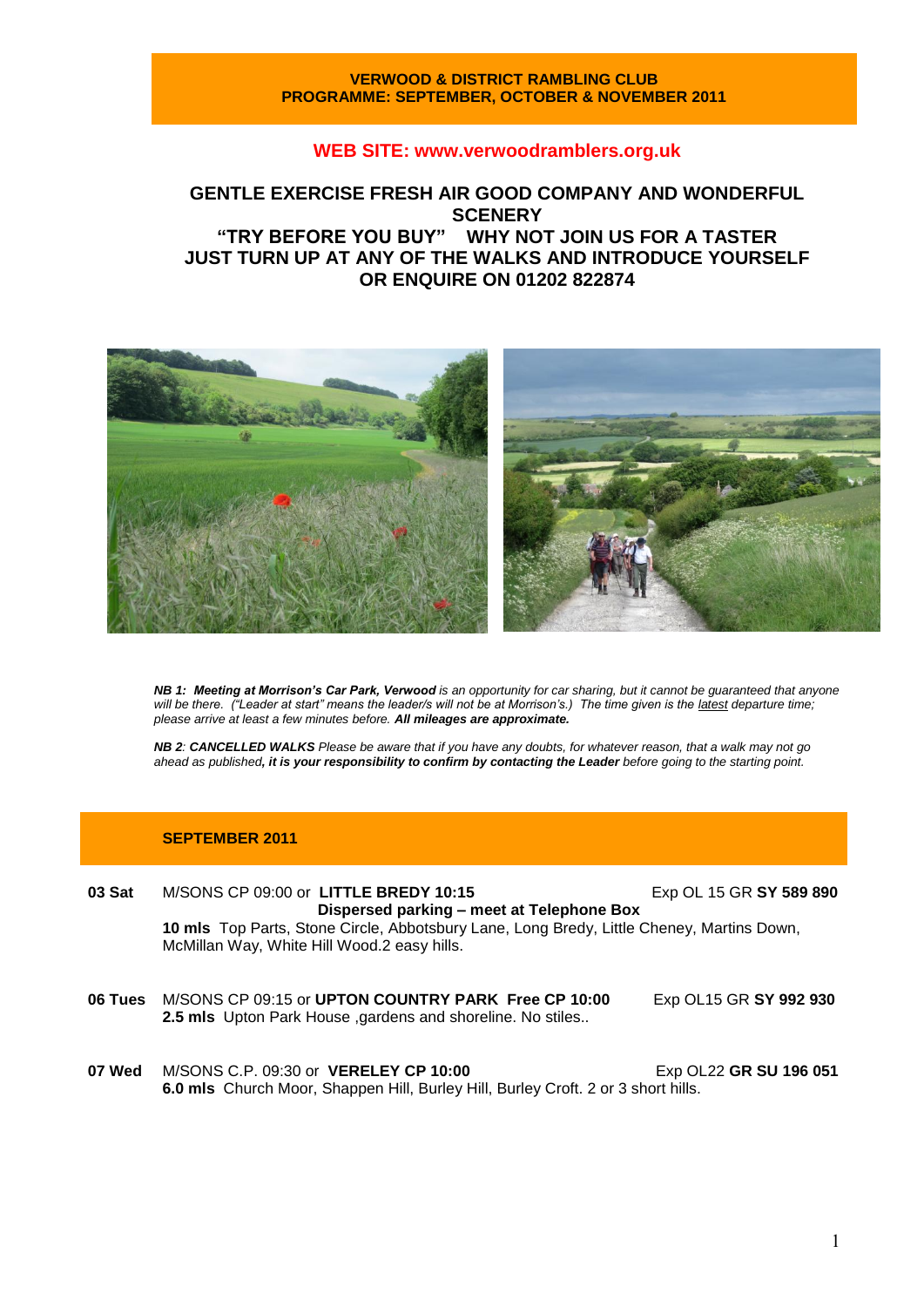| 10 Sat<br><b>NB</b><br>Not Fri<br>out of<br>sequence | M/SONS CP 08.15 or LYMINGTON FERRY TERMINAL 09:00<br>Exp OL22 GR SZ 333 955<br>Leave on 09:25 Ferry for choice of 2 walks on the Isle of Wight<br>Walk 1) 7.5mls Yarmouth to Wellow by bus and walk back to Yarmouth via Hamstead Trail<br>and coastal path. Some stiles and slight undulations. Don't forget your bus pass.<br>.Walk 2) 13.5 Yarmouth to Wellow via coastal path, south to Compton Down, Freshwater and<br>return to Yarmouth via Kings Manor Farm. No stiles but one very steep hill before lunch.<br>Car Park charges vary subject to length of stay approx. £6.<br>Fares check the Wight Link website www.wightlink.co.uk for 2 for 1 offers .If you do not have internet access<br>have a word in advance with a fellow walker to see if someone would share or print a page for you and friend.<br>If no offer is available, use your bus pass to obtain a Senior Citizen ticket.<br>Please register your interest with the relevant leader in advance in case of any changes or prior information<br>you need.<br>Do not go to Lymington in the event of bad weather but phone your chosen leader early before<br>leaving home. Keep an eye open for potential road works/closures for your chosen route to<br>Lymington. |  |  |
|------------------------------------------------------|--------------------------------------------------------------------------------------------------------------------------------------------------------------------------------------------------------------------------------------------------------------------------------------------------------------------------------------------------------------------------------------------------------------------------------------------------------------------------------------------------------------------------------------------------------------------------------------------------------------------------------------------------------------------------------------------------------------------------------------------------------------------------------------------------------------------------------------------------------------------------------------------------------------------------------------------------------------------------------------------------------------------------------------------------------------------------------------------------------------------------------------------------------------------------------------------------------------------------------------------------|--|--|
|                                                      |                                                                                                                                                                                                                                                                                                                                                                                                                                                                                                                                                                                                                                                                                                                                                                                                                                                                                                                                                                                                                                                                                                                                                                                                                                                  |  |  |
| 13 Tues                                              | M/SONS CP 09:20 or WILVERLEY PLAIN CP 10:00<br>Exp OL22 GR SU 253 010<br>3.1 mls Undulating walk, Wilverley Plain and Markway Inclosure. No stiles.                                                                                                                                                                                                                                                                                                                                                                                                                                                                                                                                                                                                                                                                                                                                                                                                                                                                                                                                                                                                                                                                                              |  |  |
| 14 Wed                                               | M/SONS CP 09:30 or THE OLD BEAMS PH CP IBSLEY 10:00<br>Exp OL22 GR SU 150 095<br>Consider a coffee or drink on return. Car share if possible.<br>5.5 mls Lower Turmer, Plumley & Nth Plumley Farms, Harbridge, Turmer. Riverside woodland,<br>some road walking. 1 or 2 styles, mud possible.                                                                                                                                                                                                                                                                                                                                                                                                                                                                                                                                                                                                                                                                                                                                                                                                                                                                                                                                                    |  |  |
| 17 Sat                                               | M/SONS CP 09:00 or SHERBORNE 10:15<br>Exp 129 GR ST 638 178<br>VISITOR CP GRYPHON Leisure Centre Bristol Rd (B3145) DT9 4EQ Signed off A30<br>9.5 mls Oborne, Pinford, Sherborne Park, Gaisborough Hill, Macmillan Way. Undulating with 2<br>short but strenuous hills                                                                                                                                                                                                                                                                                                                                                                                                                                                                                                                                                                                                                                                                                                                                                                                                                                                                                                                                                                           |  |  |
| 20 Tues                                              | M/SONS CP 09:30 or THROOP MILL CP (Off A338 to A3060) 10:00. Exp OL22 GR SZ111 958<br>3 mls A level riverside and lanes walk.                                                                                                                                                                                                                                                                                                                                                                                                                                                                                                                                                                                                                                                                                                                                                                                                                                                                                                                                                                                                                                                                                                                    |  |  |
| 21 Wed                                               | M/SONS CP 09:30 or RIVERSIDE WALK CP Muscliffe 10:15<br>Exp OL22 GR SZ 096 958<br>5 mls River walk. Throop Mill, Hurn.                                                                                                                                                                                                                                                                                                                                                                                                                                                                                                                                                                                                                                                                                                                                                                                                                                                                                                                                                                                                                                                                                                                           |  |  |
| 23 Fri                                               | M/SONS CP 09:10 or SILVER PLOUGH CP PITTON 10:15<br>Exp 131/130 GR SU 212 312<br>Consider a coffee or drink on return. Car share if possible.<br>9.5 miles Clarendon Way, Farley, West Winterslow. Forest tracks, fields and bridleways. Mud.                                                                                                                                                                                                                                                                                                                                                                                                                                                                                                                                                                                                                                                                                                                                                                                                                                                                                                                                                                                                    |  |  |
| 27 Tues                                              | M/SONS CP 09:30 or MARTIN VILLAGE CP (NT) 10:05<br>Exp 118 GR SU 058 192<br>1 mile West of village green along Sillens Lane.<br>3 mls Gentle rise to Bokerley Ditch, wood, Grims Ditch, Tidpit Common.                                                                                                                                                                                                                                                                                                                                                                                                                                                                                                                                                                                                                                                                                                                                                                                                                                                                                                                                                                                                                                           |  |  |
| 28 Wed                                               | M/SONS CP 09:15 or HOLMSLEY WALK CP 10:00<br>Exp OL22 GR SZ 210 992<br><b>5 mls</b> Forest circular usual Autumn conditions.                                                                                                                                                                                                                                                                                                                                                                                                                                                                                                                                                                                                                                                                                                                                                                                                                                                                                                                                                                                                                                                                                                                     |  |  |

## **OCTOBER 2011**

**01 Sat** M/SONS CP 09:00 or **SHAWFORD DOWN CP (Higher level) 10:00** Exp 132 GR **SU 468 248 Exit Nth bound M3 at J12** to Otterbourne on Roman Rd towards Winchester. **CP** is hidden on right at the top of the hill opposite the turning to Compton End. **2 miles from J12 exit**. **10.0 mls** Compton Lock, Twyford Down, Tun Bridge, St Cross Hospital and Compton Down.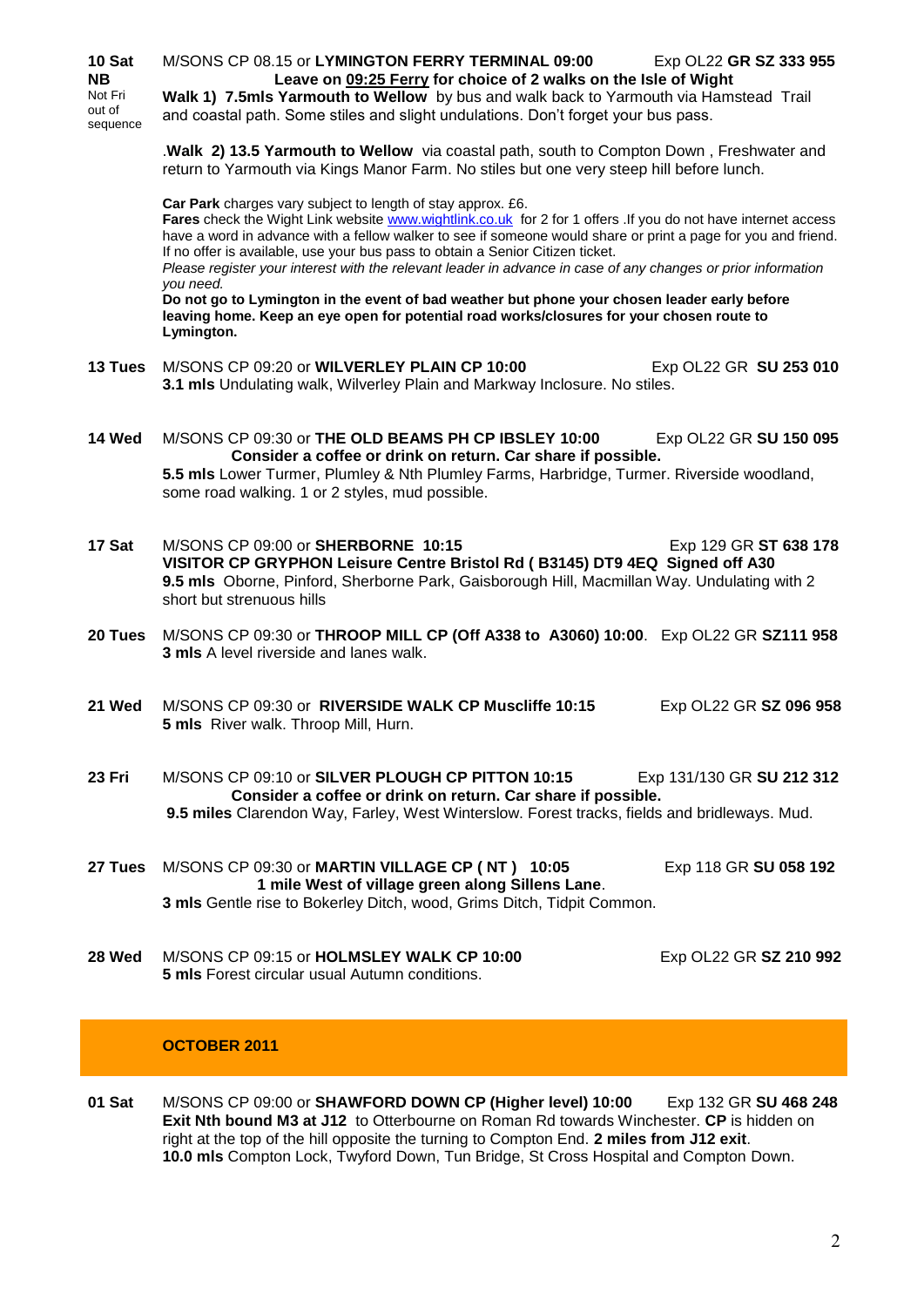- **04 Tues** M/SONS CP 9:20 or **WILVERLEY PLAIN CP 10:00** Exp OL22 GR **SU 254 010 3.5 mls** Wilverley Incl're & Plain.
- **05 Wed** M/SONS CP 09:30 **THE FISH INN CP RINGWOOD 10:00** Exp OL22 **SU 141 050 5.5 mls** Avon Valley Path, Upper Kingston Farm, Moortown, Castleman Trail. Riverside with some road walking; Some stiles.
- **07 Fri** M/SONS CP 09:00 or **CATHERINE'S WELL MILTON ABBAS 10:00** Exp117 GR **ST 809 022 9.5 mls** Winterbornes Clenston, Stickland & Houghton 2 Steepish ascents.
- **11 Tues** M/SONS CP 09:30 or **FROGHAM CP 10:00** Exp OL 22 GR **SU 178128 3.5 mls** Circular forest walk Hampton Ridge, Alderhill Inclosure
- **12 Wed** M/SONS CP 09:30 or **ASHLEY WALK CP 10:00** Exp OL22 GR **SU 186157 5.5 mls** New Forest walk via Little Cockley plain, Leaden Hall and Coopers Hill..
- **15 Sat** M/SONS CP 09:00 **CHALLOW HILL WALKERS CP 10.15** Exp OL15 GR **SY 964 822 9.5 mls** Corfe Common, Purbeck Way, Worth Matravers, Coast path at Seacombe to Swanage Return by bus or train. Bring Bus Pass
- **18 Tues** M/SONS CP 9:20 or **HOLMSLEY CP 10:00** Exp OL22 GR **SU 222 011 3.5 mls** Holmsley Inclosure & Holmsley Walk. **Limited parking so please car share**.
- . **19 Wed Walk not submitted**
- **21 Fri** M/SONS C.P. 09:20 or **BRAMSHAW TELEGRAPH CP 10:00** Exp OL22 **GR SU 228 167 9.5 mls** Eyeworth, Fritham Plain, Hasley Inclosure, Amberwood Inclosure. Some hills & mud. Limited Parking Car Share if possible.
- **25 Tue** M/SONS CP 09:30 or **ROCKBOURNE Village Hall 10:00** Exp OL 22 GR **SU 114 184 Limited parking at hall or verge opposite**
- **26 Wed** M/SONS CP 09:20 or **THE MOOT CP DOWNTON 10:00** Exp 130 GR **SU 182 214 5.5 mls** Barford Down, Standlynch, Trafalgar Park Avon Valley Path. Some styles & mud.
- **29 Sat** M/SONS CP 09:30 or **WIMBORNE ST GILES 10:00** Exp 118 **GR SU 031 120 8.5 mls** Monkton up Wimborne, Harley Gap and Gussage all Saints. 8.5mls.

### **NOVEMBER 2011**

- **01 Tue** M/SONS CP 09.30 or **HASKINS GARDEN CENTRE CP 10:00** Exp OL 22 GR **SZ 066 986 3.5 mls** A level walk around the new reservoirs via tracks. Coffee at Garden Centre.
- **02 Wed** M/SONS CP 09:15 or **BLANDFORD FORUM 10:00** Exp 118 GR **ST 887 060 Free Car Park behind Brewery 6.0 mls** Follow River thru' school grounds and road to The Hanging, Higher Barn cotts, Quarelston Down, Lower Bryanston farm.
- **04 Fri M/SONS CP 09:15 or KEYHAVEN CP 10:15** Exp OL 22 GR SZ 306 914 **8 mls** A flat walk to Lymington and back. Bring binoculars for the birds